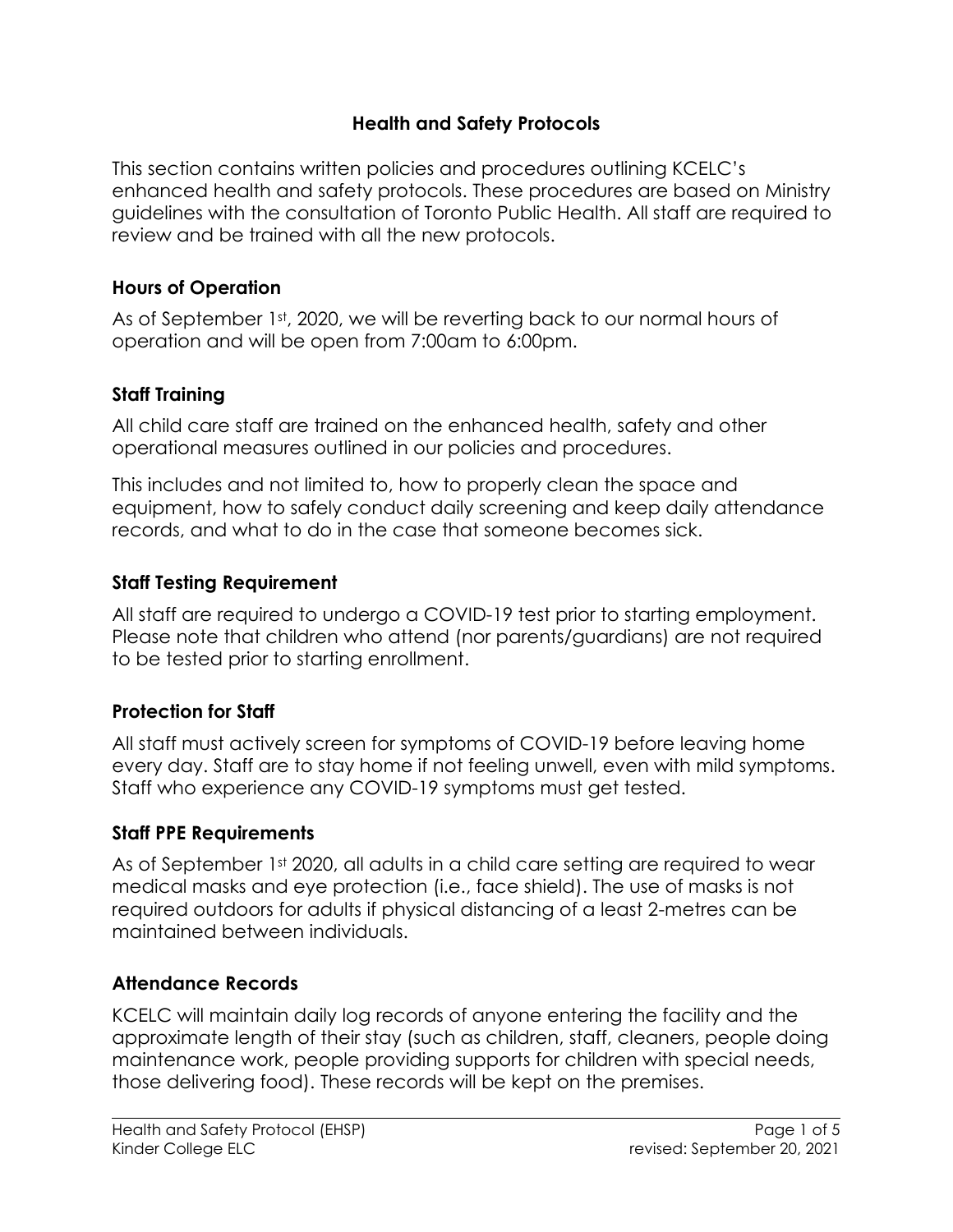The information on the daily log will record name, contact information, time of arrival/departure, screening completion/result, etc. This log must be kept up-todate and available to facilitate contact tracing in the event of a confirmed COVID-19 case or outbreak.

## **Non-Essential Visitor Access (including Parent Access)**

In order to minimize outside exposure into our program, KCELC will limit all nonessential visitors into the program, including parents.

Ministry staff and other public officials (e.g. fire marshal, public health inspectors) are permitted to enter and inspect a child care centre premises at any reasonable time. The provision of special needs services may continue.

Whenever possible, the use of video and telephone interviews should be used to interact with families, rather than in person.

For delivery for supplies, only the rear (north) doors will be used and will be dropped off outside rear door landing and will be brought in by a staff member who does not work directly in the classroom.

Tours for new families will be done virtually.

Families who have children transitioning into the child care families during these unprecedented times, administration, teachers and parents must work together to come up with creative solutions (use of Zoom, more frequent communication through our app or telephone). Since each child and family are unique and there is no precedence we can use as a guide, tailored solutions for each family is the approach we will take.

### **How Physical Distancing will be Encouraged**

#### *Cohorts*

As of September 1st, 2020, maximum group sizes are set out under the Child Care and Early Years Act, 2014 (CCEYA). Each cohort must stay together throughout the day and are not permitted to intermingle with other cohorts.

### *Outdoor play*

Outdoor gross motor play will still be a part of the day and in order to facilitate proper social distancing, outdoor play will be done in small groups/by cohort. Cohorts will not intermingle with other cohorts. Where the outdoor play area is needed to accommodate two cohorts such as our toddler programs, the space will be divided with physical markers to ensure the two groups/cohorts remain separated by at least two metres. All play structures and equipment that are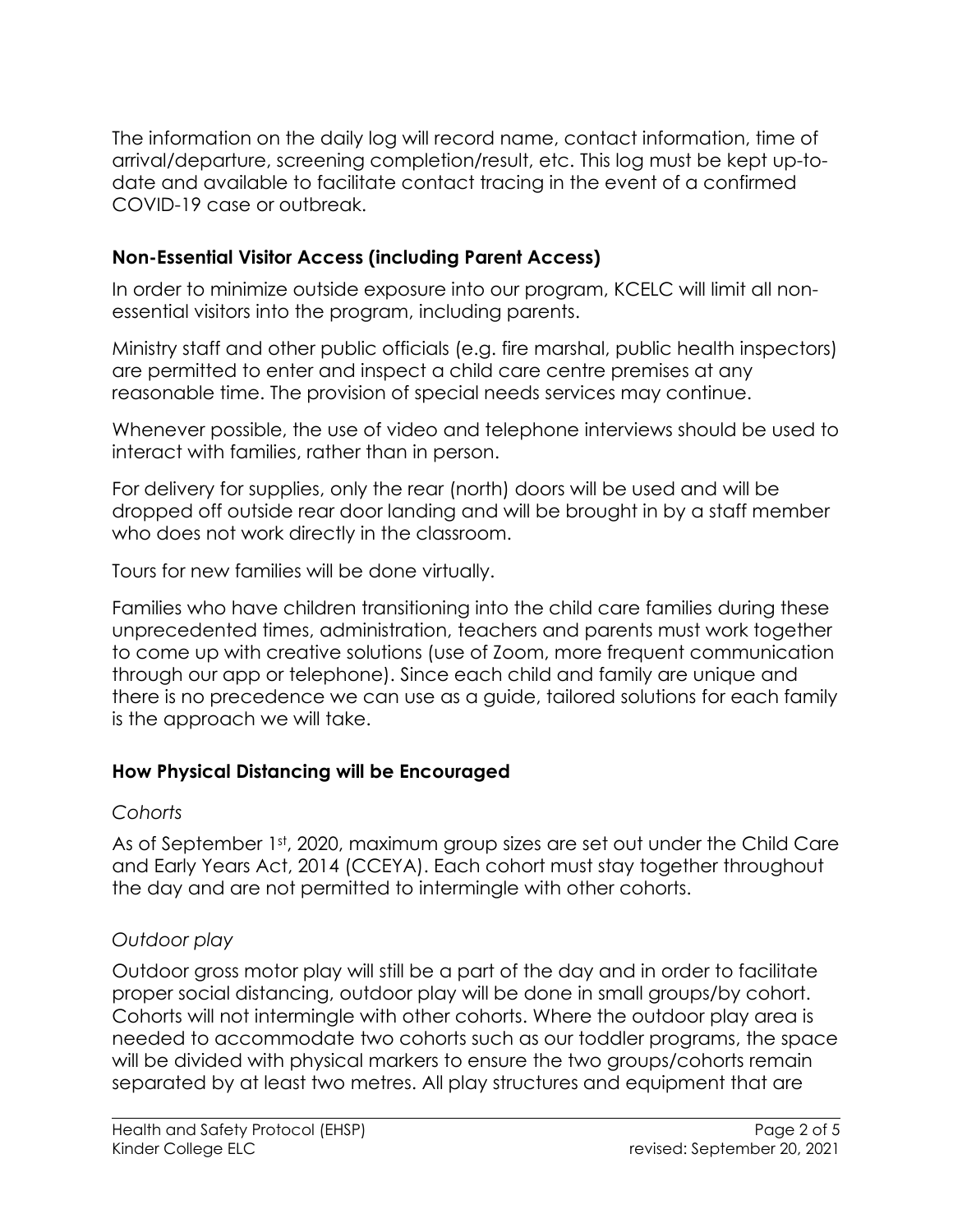used will be cleaned and disinfected after each use by each cohort/classroom group.

Shared spaces and structures that cannot be cleaned and disinfected between cohorts should not be used.

## *Cot and Crib Distancing*

Preschool and toddler cohorts will increase the distance between nap cots, if possible. If space is tight, children are head-to-toe or toe-to-toe. Cots and cribs will be disinfected after each use.

The ministry recognizes that physical distancing between children in a child care setting is difficult and encourages child care staff and providers to maintain a welcoming and caring environment for children.

### *In Classroom*

When setting up the play space where possible, children within the same group/cohort should maintain physical distancing of at least 2 metres. Some strategies provided by Toronto Public Heath and the Ministry of Education:

- o spreading children out into different areas, particularly at meal and dressing time;
- o encourage children to greet each other using non-physical gestures (e.g. wave or nod or a verbal "Hello") and to avoid close greetings (e.g. hugs, handshakes);
- o Limit the number and types of personal items that can be brought into the child care setting and provide individual cubbies or bins for each child's belongings;
- o incorporating more individual activities or activities that encourage more space between children;
- o using visual cues to promote physical distancing;
- o planning activities that do not involve shared objects or toys;
- o when possible, moving activities outside to allow for more space; and
- o avoiding singing activities indoors.

# **How Staffing Shifts are Scheduled**

All teaching staff will be designated to a cohort and if possible will not intermingle with any other cohort. Supervisors and/or designates will limit their movement between rooms, doing so when absolutely necessary. Supply staff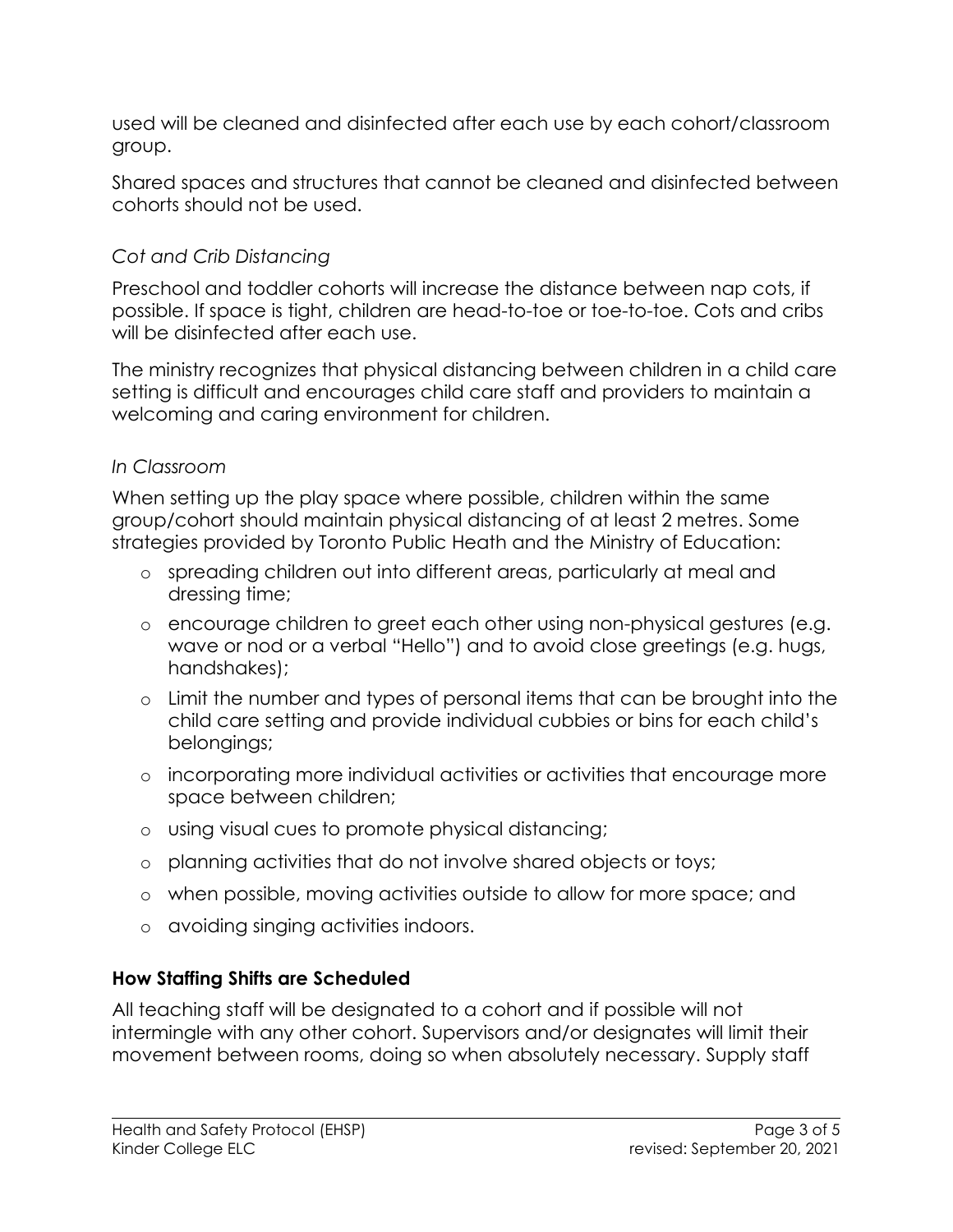will be assigned to a specific group so as to limit staff interaction with multiple groups of children.

The supervisor and screening staff will not enter any classrooms, unless there is a safety issue that requires immediate attention. This is in place to minimize the potential spread of infections between classrooms.

## **Interaction with Infants and Toddlers**

Teachers are still encouraged to supervise and hold bottles for infants not yet able to hold their own bottle to reduce the risk of choking.

Children must not share food, feeding utensils, soothers, bottles, sippy cups, etc. Mouthed toys must be removed immediately for cleaning and disinfecting and must not be shared with other children. Label these items with the child's name to discourage accidental sharing.

# **Food Provision**

Family style meals are permitted to operate provided that food handlers use adequate food handling and safety practices.

Outside food provided by the family/outside of the regular meal provision of the program is prohibited (except where required and special precautions for handling and serving the food must be put in place). If it is required, the food must be stored in an air-tight container (i.e. Tupperware) and must be disinfected prior to entering the facility. The food must be stored outside the reach of children in the program.

Ensure proper hand hygiene is practiced when staff are preparing food and for all individuals before and after eating.

Where possible, children should practice physical distancing while eating.

There should be no sharing of utensils.

# **Fresh Air in Classrooms Policy**

According to Toronto Public Health, increasing fresh air is an important strategy in learning environments to help prevent the spread of COVID-19.

As we head into the colder months of the year, opening windows will to be an important step to increase fresh air in classrooms. During outdoor play, in the morning and afternoon (weather permitting) we will open windows and doors for 10 mins to introduce fresh air into the space and increase air flow. This will happen in early portion of outdoor play times so that classroom temperatures can normalize before children return back to the learning environment.